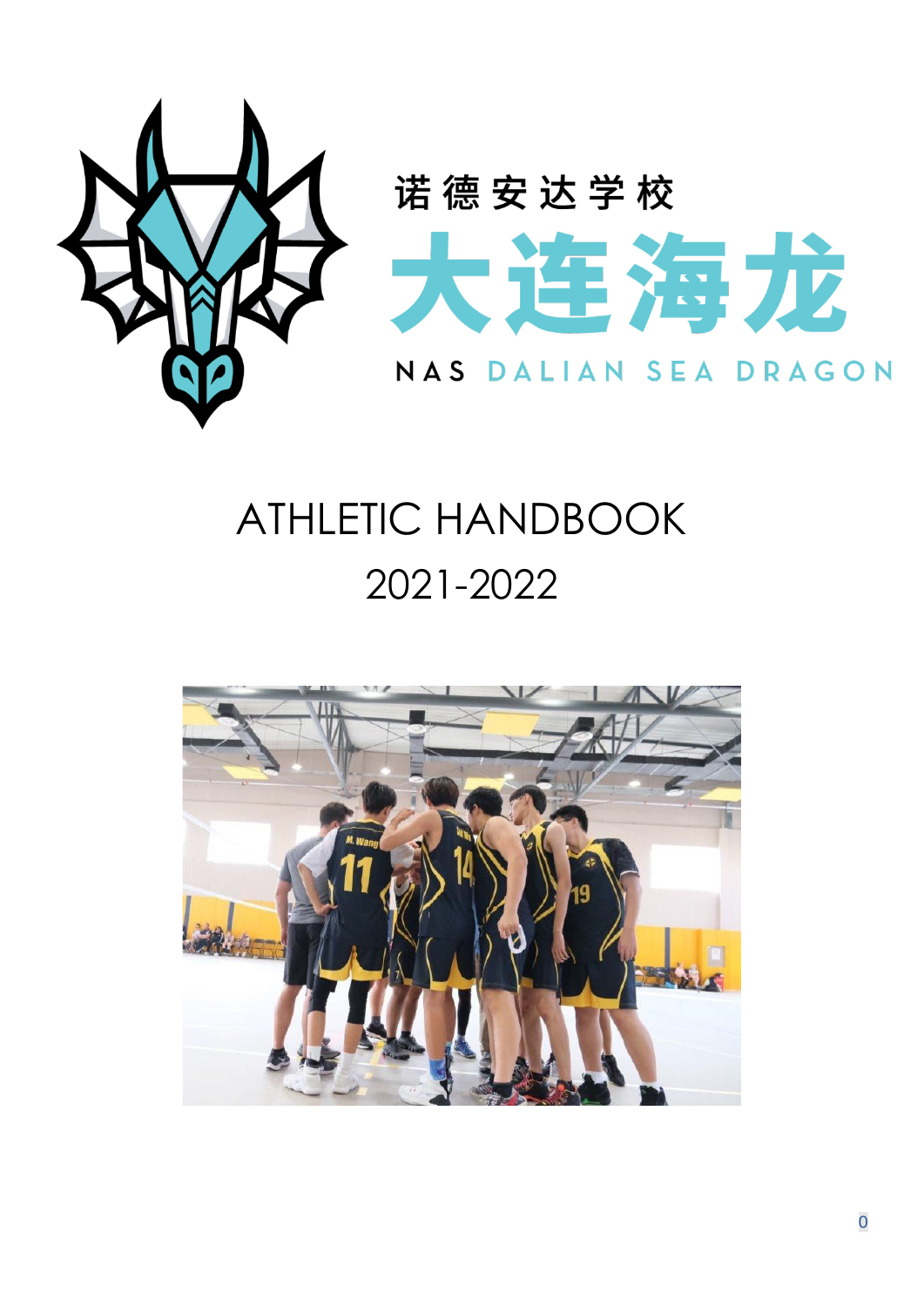| $\mathbf{1}_{\cdot}$  |  |
|-----------------------|--|
| $\mathcal{P}_{\cdot}$ |  |
|                       |  |
|                       |  |
|                       |  |
|                       |  |
|                       |  |
|                       |  |
|                       |  |
|                       |  |
|                       |  |
|                       |  |
|                       |  |
|                       |  |
|                       |  |
|                       |  |
|                       |  |
|                       |  |
|                       |  |
|                       |  |
|                       |  |
|                       |  |
|                       |  |
|                       |  |
|                       |  |
|                       |  |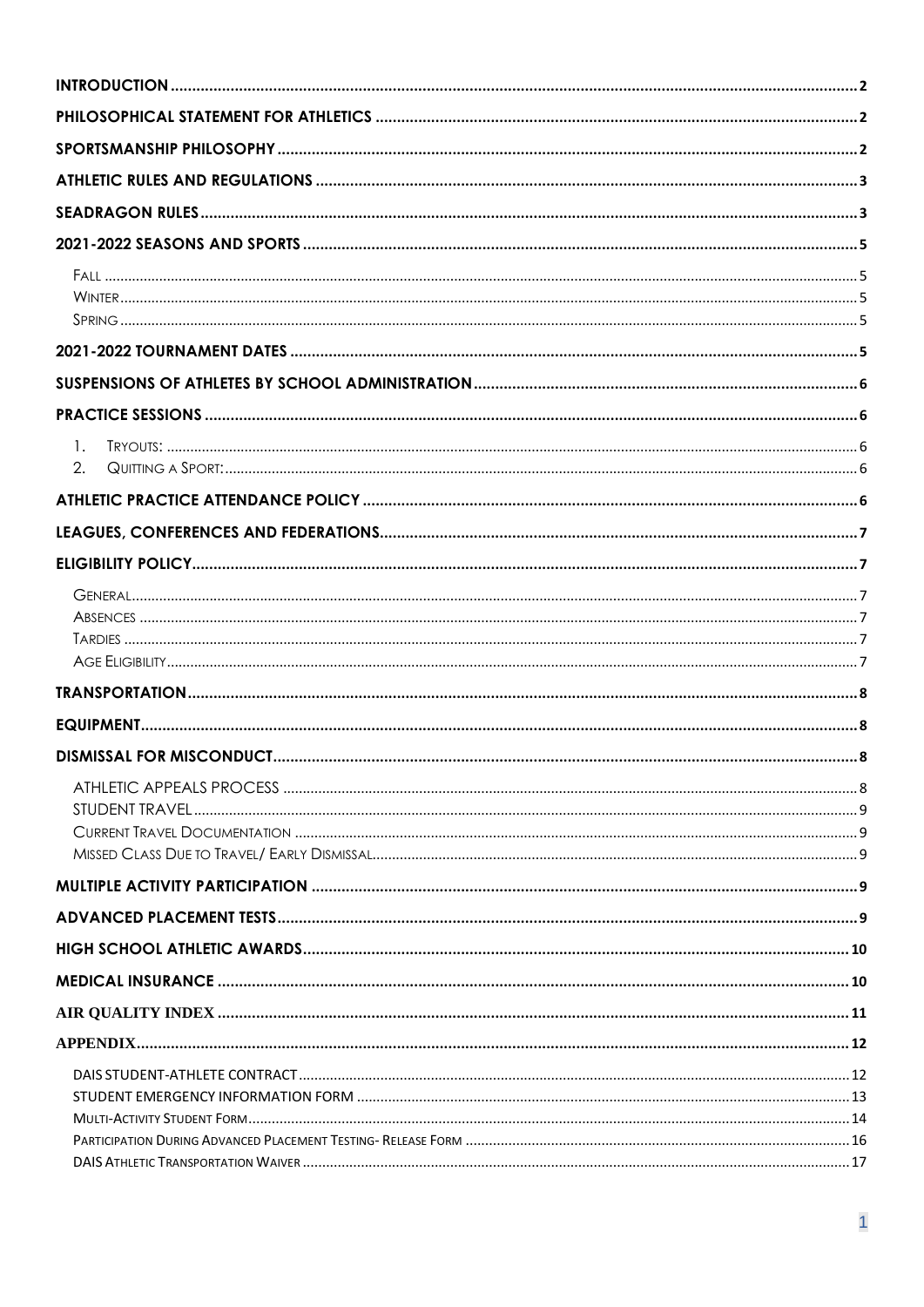### <span id="page-2-0"></span>INTRODUCTION

This handbook serves as a guide for new and returning athletes and their guardians. School policies and procedures will be outlined as well as addressing philosophical standards that we hope to achieve through our athletic programs. It is our desire for you to learn the skills needed to be successful on the field but also lifelong skills of perseverance, responsibility, and dedication.

### Athletics and Activities Department Contact Information

Matthew Macinnes - Athletic and Activities Director – matthew.macinnes@daischina.net Grace Holstrom - Assistant Athletic and Activities Director – grace.holstrom@daischina.net Estela Liu - Athletics and Activities Professional Assistant – zhao.liu@daischina.net Phone Number: 8757 2000 ext. 7613

### <span id="page-2-1"></span>PHILOSOPHICAL STATEMENT FOR ATHLETICS

DAIS believes athletic activities are integral to the holistic education experience for students. The athletic program supports the actualization of the school's mission, vision, and student wide learning goals (SWLG's). Athletic activities provide opportunities for students to explore and pursue areas of interest and diverse environments promoting the development of both collaborative and individual knowledge and skills. These experiences, when pursued appropriately, promote the fulfillment of a healthy and balanced life.

# <span id="page-2-2"></span>SPORTSMANSHIP PHILOSOPHY

Dalian American international school believes that participation in extracurricular activities is a privilege. Participants conduct, in and out of school, shall not reflect negatively on our school or create a disruptive influence on the discipline, good order, moral or educational environment in the school. Student athletes are to conduct themselves as positive role models on or off the playing field. The following are core beliefs of Dalian American International Schools athletics:

1. Participation is for those who potentially have the skills, attitudes, and willingness to work hard to improve their respective sports.

2. Success is not measured by the win/loss record.

3. The coaching staff, athletes, administration, parents, and fans should always act in a manner that would enhance the positive image of the school and community.

4. Athletes are encouraged to participate in more than one sport throughout the year.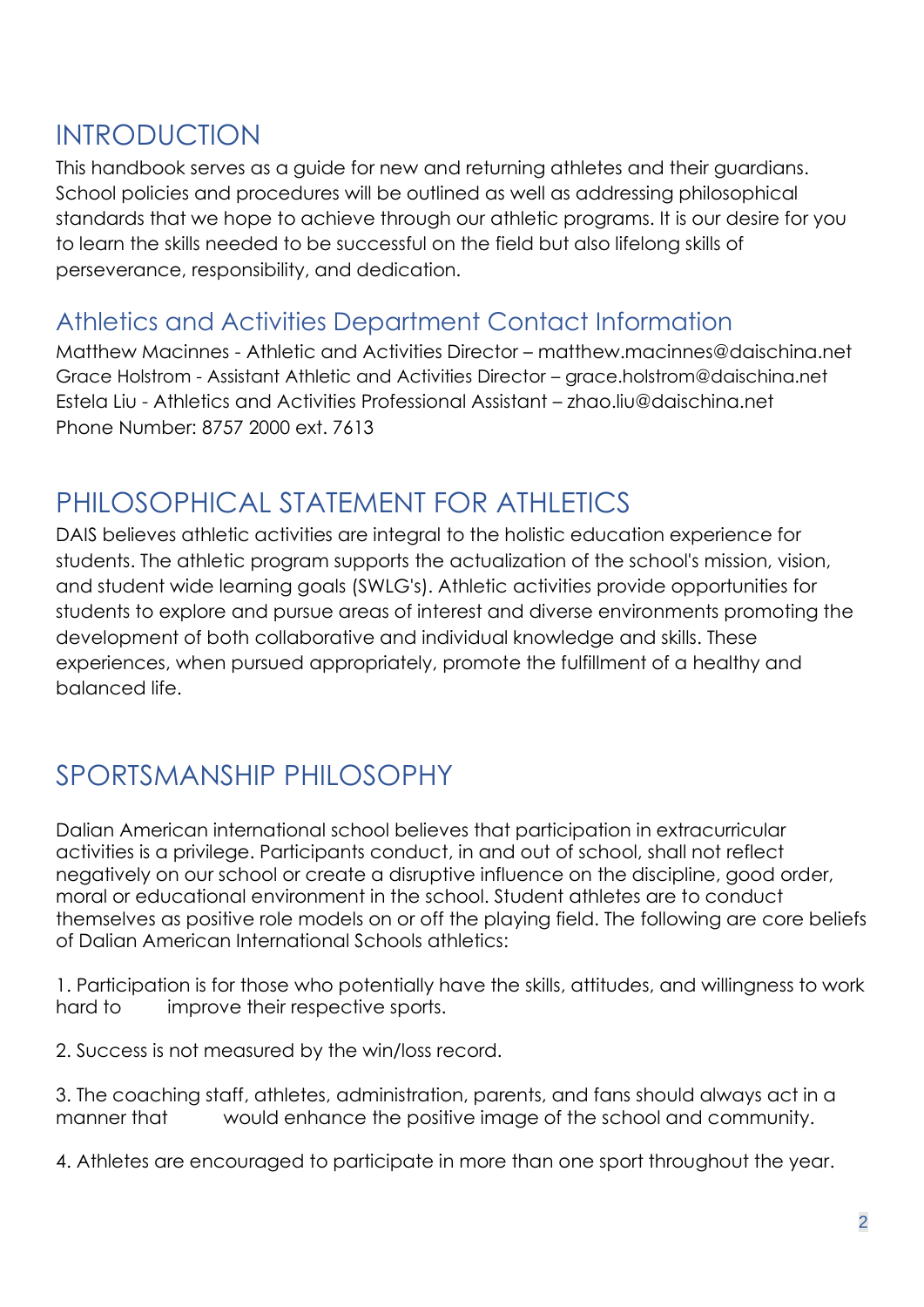5. Playing time in scheduled contests is earned. Work ethic, ability, academic standing, and behavior are factors that apply.

6. The needs of the team must come before the needs of the individual.

7. Athletic participation is intended to benefit all athletes by teaching fundamentals, strategies, and behavior that will enable our teams and athletes to be successful.

# <span id="page-3-0"></span>ATHLETIC RULES AND REGULATIONS

- The rules and regulations found in this athletic handbook and Dalian American International Student handbook apply to all athletic competitions.
- Middle school violations will not carry over to the high school based on the severity of the infraction.
- All suspensions are to start with the next regularly scheduled contest following the violation.
- A suspension not fulfilled during a particular season will carry over to the next sport the athlete tries out for. The suspension will continue beginning with the first regularly scheduled contest in that sport.
- A student is considered an athlete once they try out for a sport. They are an athlete the entire calendar year.
- While serving an athletic suspension, practice attendance is mandatory unless excused by the coach.

# <span id="page-3-1"></span>SEADRAGON RULES

- 1. Alcohol, tobacco, and drugs (including misuse of prescription drugs or over the counter drug/ chemical: Any athlete who is found in possession of using, distributing, selling, or enabling others to use such drugs.
	- a. First offense: One week suspension and 1 game

b. Second offense: Dismissed from athletics program for the current school year. 2. Self-disclosure policy: If an athlete reports his or her violation of training rules to his or her coach or the athletic director within 24 hours of the violation, the athlete will serve a lesser violation. This opportunity applies only to first offense violations. Penalties for second offense violations remain the same.

4. Student athletes are responsible for information contained in written or electronic transmissions (e.g., e-mail) and any information posted on a public domain (e.g., internet, online chat rooms, social media, YouTube). Inappropriate or embarrassing information or pictures should not be posted in any public domain. Student-athletes are not precluded from participation in such online social network sites; however, student – athletes should be reminded that they serve as representatives of Dalian American International School. Any individual that is identified on a social networking site which depicts illegal or inappropriate behavior will be considered a violation of the athletic training rules and will be subject to athletic discipline and/or suspension.

5. Cleanliness and Appearance: As the appearance of athletes representing a school can bring credit or discredit to the school all athletes are encouraged to maintain personal cleanliness and to take pride in personal grooming and wearing apparel. School dress code policy is maintained for all athletic events.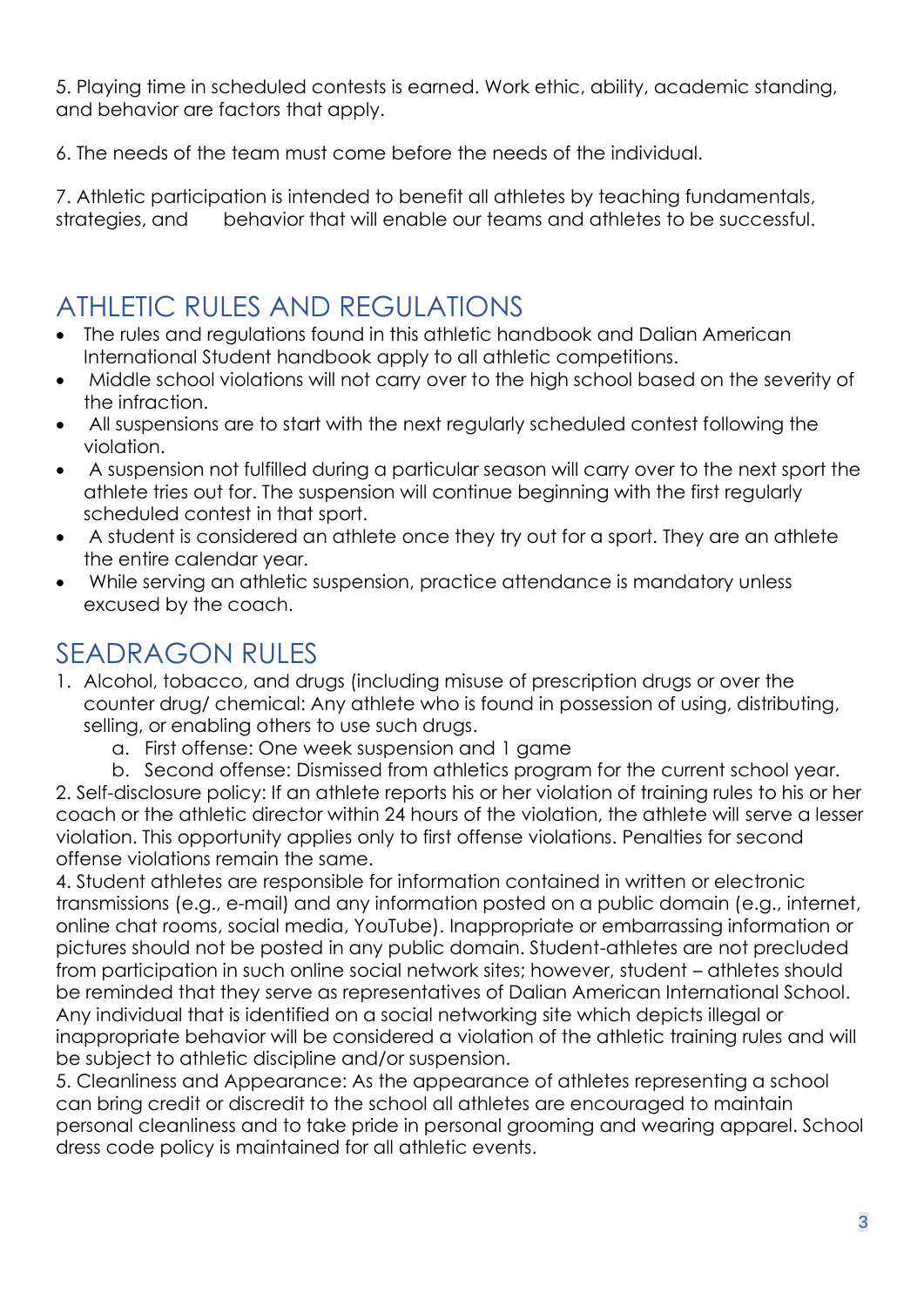6. Coaches reserve the right to discipline and/or suspend athletes for inappropriate actions or behaviors that the coach feels are necessary to maintain proper team order and unity.

7. School Attendance: An athlete must attend school all day in order to practice or participate in a game. An athlete that misses school with illness will not be allowed to dress for practice or a game unless they return to school with a doctor's note. Other unavoidable excuses should be cleared through the principal or athletic director. 8. Athletic training rules are in effect the entire calendar year.

9. There is a statute of limitations of six months on all training rules violations. If school officials discover a training rules violation more than six months after the date of the incident, it will no longer be considered a violation.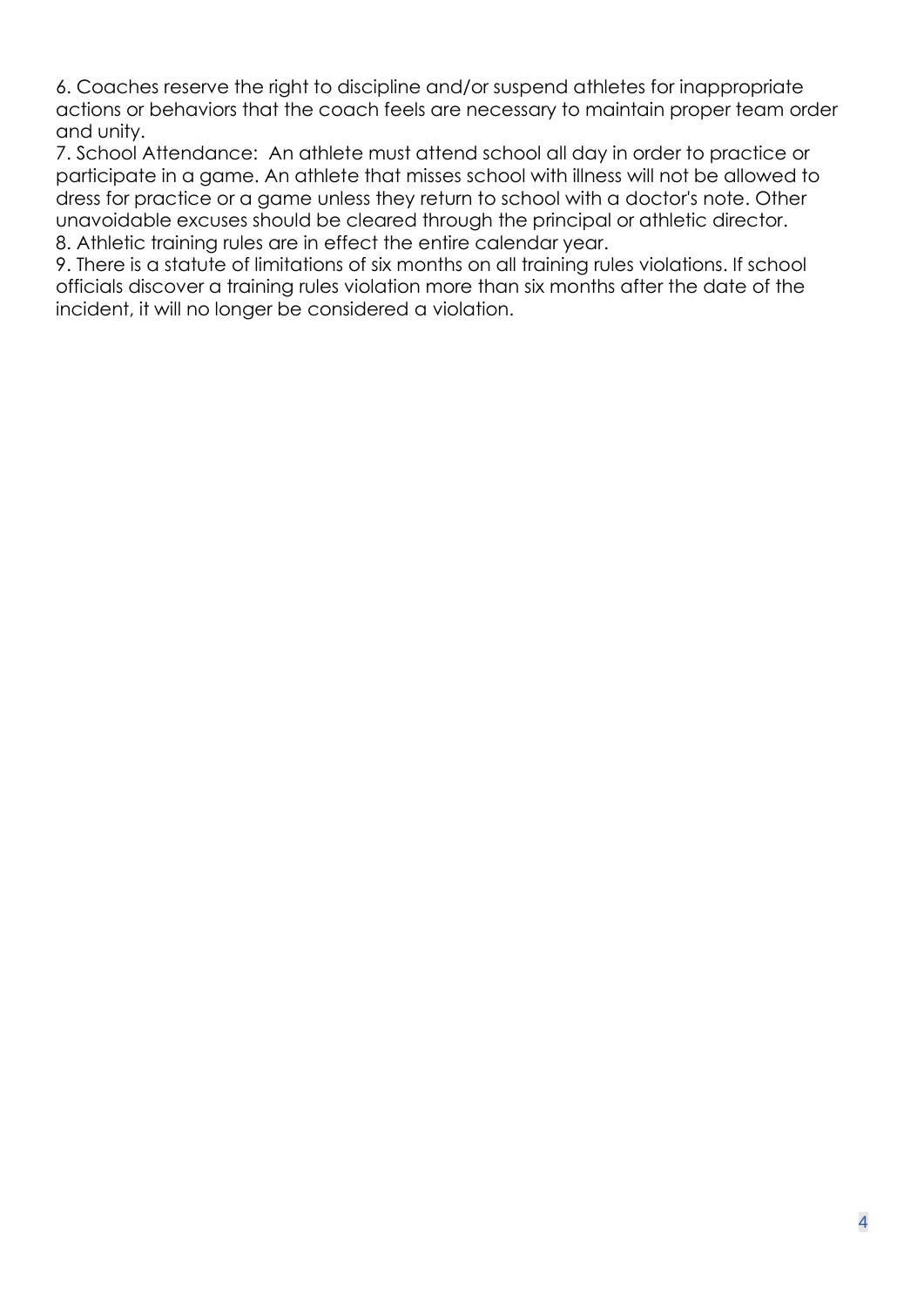### <span id="page-5-0"></span>2021-2022 SEASONS AND SPORTS

<span id="page-5-1"></span>

|                         | Fall   |                        |
|-------------------------|--------|------------------------|
| <b>Girls Volleyball</b> |        | <b>Boys Volleyball</b> |
| <b>Cross Country</b>    |        | Golf                   |
| <b>Table Tennis</b>     |        | <b>JV Soccer</b>       |
|                         | Winter |                        |
| <b>Girls Basketball</b> |        | <b>Boys Basketball</b> |
| Swimming                |        |                        |

**Spring**

<span id="page-5-3"></span><span id="page-5-2"></span>**Girls Soccer Boys Soccer** 

**Swimming** 

 **Badminton**

**JV Volleyball** 

### <span id="page-5-4"></span>2021-2022 TOURNAMENT DATES

**Volleyball** ACAMIS: October 28-30 @ British School of Beijing, Sunyi

Cross Country ACAMIS: November 19-20 @ Leman International School, Chengdu

Table Tennis ACAMIS: November 26-27 @ Keystone Academy, Beijing

> **Basketball** ACAMIS: January 20-22 @ home, DAIS!

Swimming 9-12 ACAMIS: March 11-12 @ International School of Beijing

Golf

ACAMIS: March 16-17 @ Pacific Pine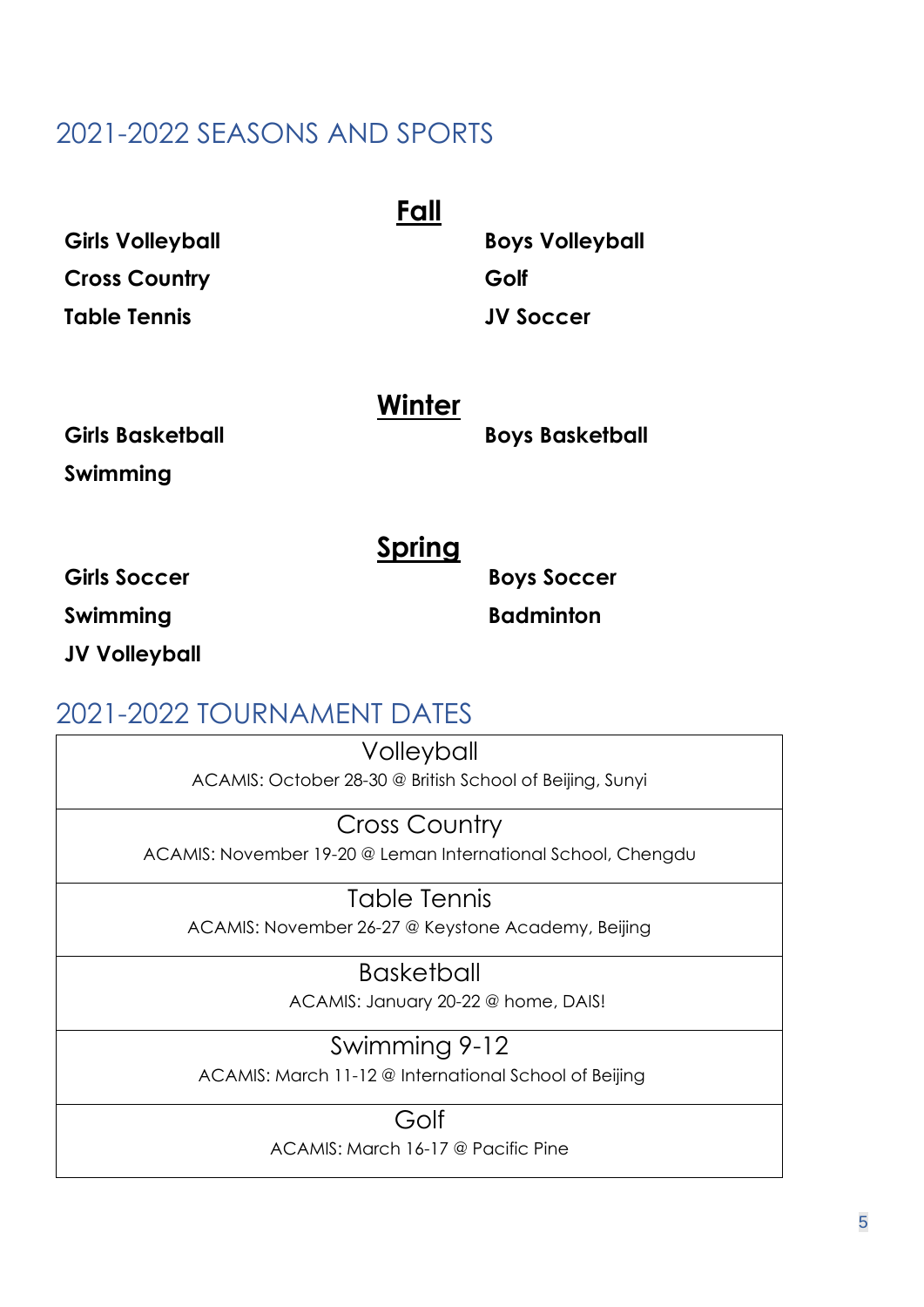### Swimming 13+

ACAMIS: March 25-26 @ Shanghai United International School

### Badminton

ACAMIS: April 15-16 @ Shekou International School

### Soccer

ACAMIS: April 21-23 @ Nord Anglia International School, Shanghai Pudong

### <span id="page-6-0"></span>SUSPENSIONS OF ATHLETES BY SCHOOL ADMINISTRATION

1. If an athlete is suspended, they may not attend practices or games during these days. The athlete will also be suspended from participation in **1 game** per day **suspended**. Participation in ACAMIS events will be an administrative decision.

### <span id="page-6-1"></span>PRACTICE SESSIONS

- <span id="page-6-2"></span>1. Tryouts: The first official day of tryouts for each sport shall be determined by the coach of that sport and the athletic director. All students are given at least two tryout sessions before cuts may be made.
- <span id="page-6-3"></span>2. Quitting a Sport:
	- a. Athlete must communicate this in person with the coach.
	- b. One-month grace period with no consequence
	- c. Quitting within one month prior to ACAMIS
		- i. Suspended for two weeks from the athletics program or first game
		- ii. No letter for current sport and not eligible for any departmental awards
		- iii. No guarantee of refunds for athletic events

### <span id="page-6-4"></span>ATHLETIC PRACTICE ATTENDANCE POLICY

1. All athletes are expected to attend every practice.

2. If an athlete is in school and cannot attend a practice after school, he/she must communicate with their coach to get excused from practice before the practice begins. 3. If the athlete is not excused by his/her coach or misses practice without informing his coach even though he/she has a good reason for missing practice the athlete will face the following consequences:

a. First and second offenses: Will be given extra conditioning by the coach e.g., run laps, push-ups, etc. There will also be a playing time consequence for the next game. The athlete must meet with the athletic director for clarification of consequences before a second offense.

c. Third offense: Dismissed from the team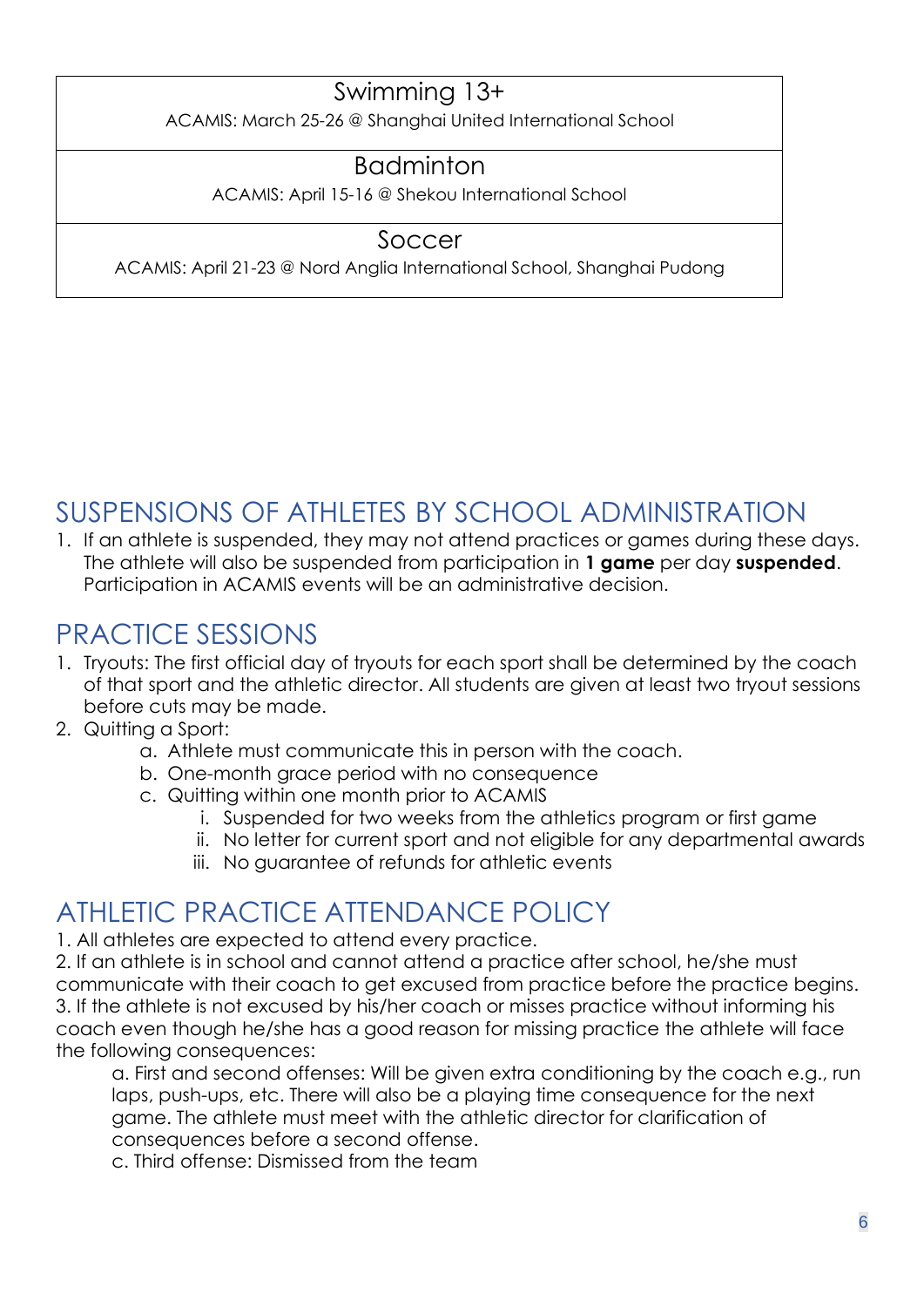4. Retakes are excused absences, but only granted when informed to the coach. If a student does not inform the coach before practice, this is considered an unexcused absence.

5. If it is judged that an athlete is purposely violating rules to get kicked off the team, same offenses as quitting will be used.

# <span id="page-7-0"></span>LEAGUES, CONFERENCES AND FEDERATIONS

Association of China and Mongolia International Schools (ACAMIS)

# <span id="page-7-1"></span>ELIGIBILITY POLICY

### <span id="page-7-2"></span>**General**

- 1. To be considered eligible an athlete must not have any failing grades or have no more than one D in any classes.
- 2. The athlete's grades will be checked every Monday starting from the second week of the season.
- 3. If an athlete becomes ineligible on any of the Monday checks then they will be placed on the ineligible list and the following conditions go into effect:
	- a. Students may participate in practices but may not participate in any Non-ACAMIS games.
	- b. The student is required to attend Wednesday study hall from 4:00-5:00.
		- i. If a student cannot attend a Wednesday study hall, they may make up the day on Thursday, but cannot attend practice until after 5:00 pm.
			- ii.Failure to attend the study hall without prior notice will result in one formal warning followed by a dismissal from that sport for the season.
- 4. The student may become eligible as soon as their grades are no longer unsatisfactory
- 5. Unsatisfactory 2 D's or 1 F

### <span id="page-7-3"></span>**Absences**

Students are not permitted to participate in any athletic function if they are absent from school on the day of the event. If a student is absent for more than 6 days over the course of a season, (s)he will attend the Wednesday study session for the remainder of the season and will be considered ineligible from local competition until all missing work is completed. The school will track and record all absences, which will then appear on the quarterly report.

#### <span id="page-7-4"></span>**Tardies**

It is the student's responsibility to arrive promptly to class in order to maximize growth and learning. Students are considered tardy if they arrive after the start of a class. Arriving late to a class is disruptive to the classroom environment. Excessive tardies will result in a progression of consequences including additional absences added, a meeting with the athletic director, parent contact and/or a meeting with parents and a school administrator, suspension/expulsion from DAIS athletics.

### <span id="page-7-5"></span>**Age Eligibility**

Please note the different age eligibility criteria for core sports. To be eligible for ACAMIS sports competition, the student-athlete may not have turned 19 years of age on or before September 1 of the current school year. Participation in ACAMIS high school core sports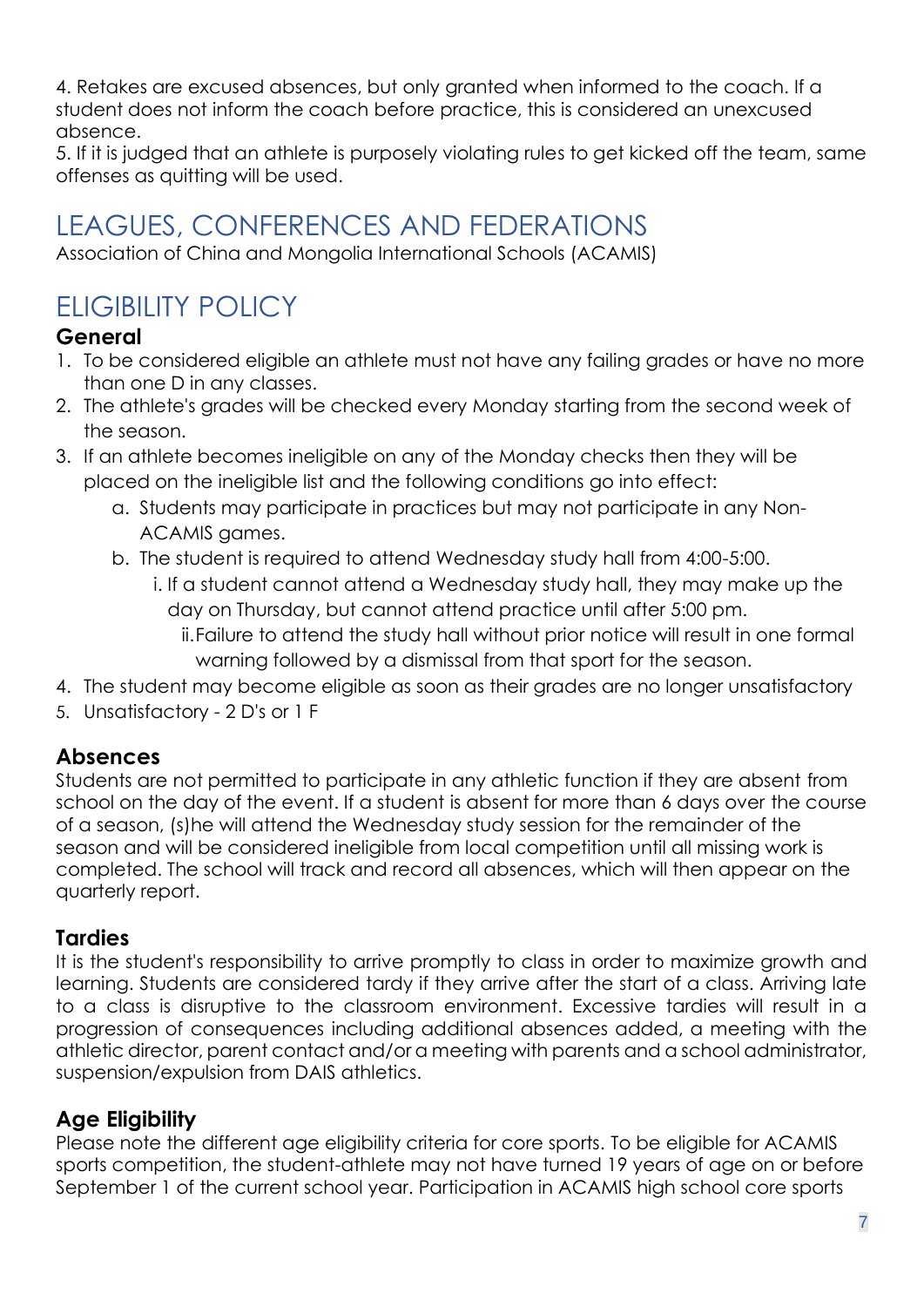(soccer, basketball, and volleyball) events is limited to high school students and/or those who are 14 and above as of 1st September and below the maximum age limit. Any minimum age requirement exceptions require a majority endorsement of members involved in that division as coordinated by the tournament director.

### <span id="page-8-0"></span>TRANSPORTATION

The Athletic Department will not accept the responsibility when students are arriving independently from the school to/from games. No coach has the authority to allow the students to drive to/from athletic events, but in special circumstances, the Athletic Director can authorize students to drive to/from events as long as no school transportation (bussing, van, etc.) is provided. Athletes must ride to the contest and back home on the transportation provided. If parents want to take an athlete home, the coach must give the parent permission to do so. Written permission must be granted ahead of time by the parent or guardian by completing the Athletic Transportation Permission Form which is available in the Athletic Director's Office.

### <span id="page-8-1"></span>EQUIPMENT

All athletes are responsible for all equipment issued to them. All lost, stolen or damaged items will be paid for by the athlete. All awards will be withheld, and students will not be allowed to try out for another sport until equipment is turned in or paid for.

# <span id="page-8-2"></span>DISMISSAL FOR MISCONDUCT

If an athlete is dismissed from a team for what the coach feels is a serious violation, he/she must appear before the Athletic Board of Appeals before reinstatement to any athletic team.

#### <span id="page-8-3"></span>**ATHLETIC APPEALS PROCESS**

- 1. If an athlete is suspended or dismissed from an athletic team, he/she is entitled to a hearing before the athletic board of appeals if he/she desires. The following procedure will be followed:
	- a. Athlete must give written notice to the athletic director within three (3) days of the problem, that he/she desires a hearing before the appeals board.
	- b. Written notice of the meeting and charges against the athlete shall be supplied to the student and his/her parent or guardian.
	- c. Parent, guardian, and council may be present at the hearing.
	- d. The student shall be given an opportunity to give his/her version of the facts and their implications. They should be allowed to offer testimony of other witnesses and other evidence.
	- e. The student shall be allowed to observe all evidence offered against them and be allowed to question any witnesses.
	- f. The hearing shall be conducted by the athletic appeals board who shall make its determination solely upon the evidence presented at the hearing.

2. Athletic Appeals Board: Composed of the athletic director, AAAD, principal, and the head varsity coach, and an additional varsity coach.

Duties:

1. Discuss and rule on disciplinary problems as they relate to high school athletics.

2. A majority vote of the appeals board would constitute a decision.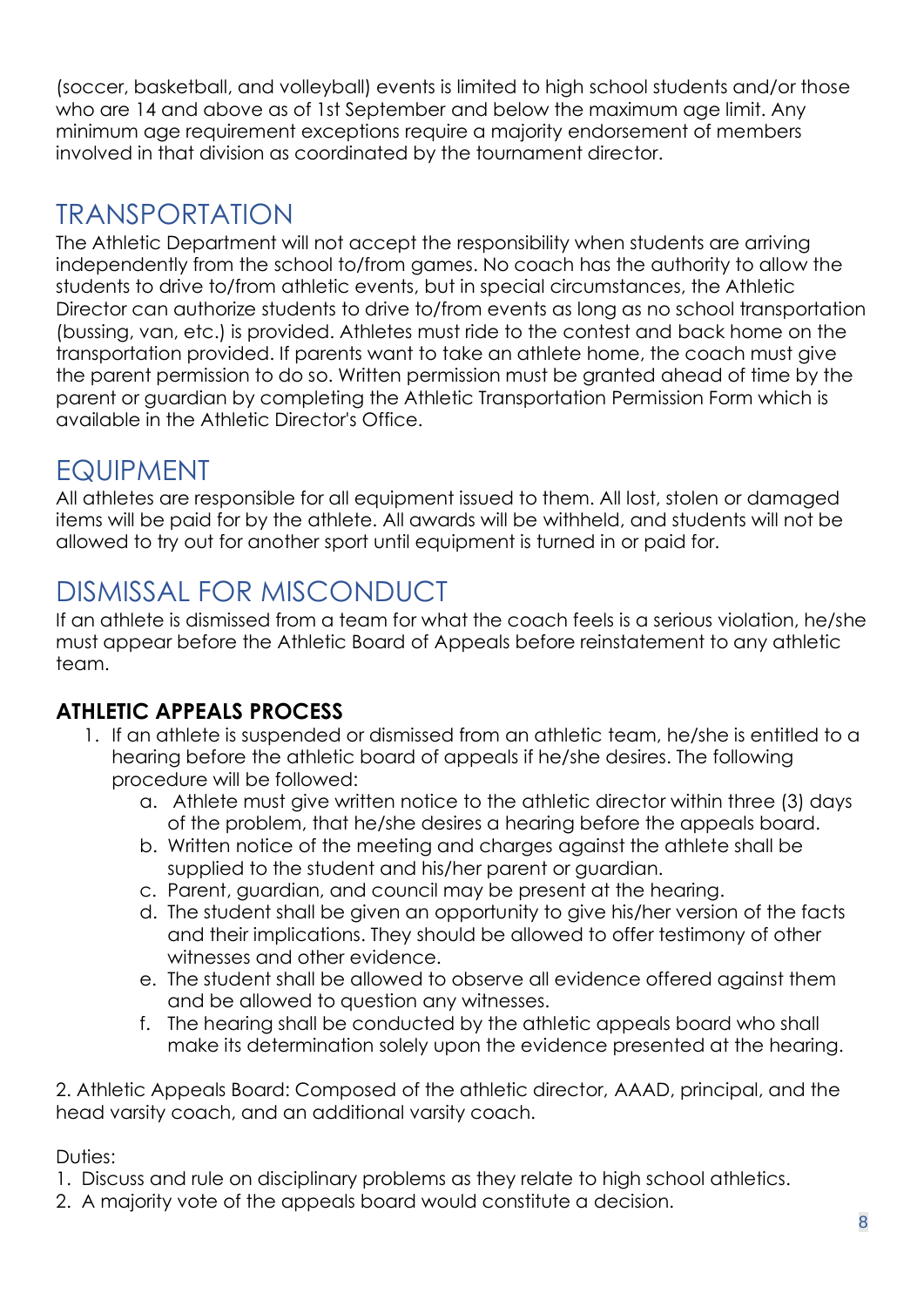3. If a coach is a member of the appeals board he/she will not be allowed to vote if they are directly involved in the problem.

### <span id="page-9-0"></span>STUDENT TRAVEL

#### <span id="page-9-1"></span>**Current Travel Documentation**

It is the student's responsibility to provide current up to date travel documentation to the athletics office. If you update your documentation, please inform and provide a copy to our office as soon as possible.

#### **Travel Costs**

Student-athletes are responsible for the costs involved in events and tournaments. Those costs include but are not limited to; flights, hotels, registration fees, ground transportation, coach expenses. An estimated expense breakdown will be given before each trip your child is selected to. If you agree to participate, please make all payments by the due dates.

#### <span id="page-9-2"></span>**Missed Class Due to Travel/ Early Dismissal**

Students that are selected to travel with the team for athletic events are required to inform their teachers and to get assignments sorted before they leave. Students should inform their teachers a week in advance for make-up work if possible.

### <span id="page-9-3"></span>MULTIPLE ACTIVITY PARTICIPATION

- Athletes interested in participating in two sports during the same season shall adhere to the following stipulations: The athlete must complete:
	- Approval may be denied or rescinded because of academic concerns at any time during the season. In such cases, the athlete will participate only in the primary sport.
	- The head coaches of each sport must mutually agree to the participation of the athlete in two sports. Approval is also required from administration and parents/guardians.
	- Any penalties issued as a result of a violation of the athletic code of conduct will apply to BOTH sports.
	- Practice requirements and game/meet expectations for both sports shall be established prior to the start of the sport seasons.
	- Once a primary sport is declared, the decision cannot be changed without the completion of a new Declaration Form (all signatures required). If coaches do not agree with the changes, the original form remains in effect.

### <span id="page-9-4"></span>ADVANCED PLACEMENT TESTS

Students are excused from participation in athletics and activities during their testing schedule. It is the students' responsibility to inform their coach of their testing schedule in advance. If a student would like to continue their participation in athletics and activities during this time, the athlete must complete the participation during an examination release form.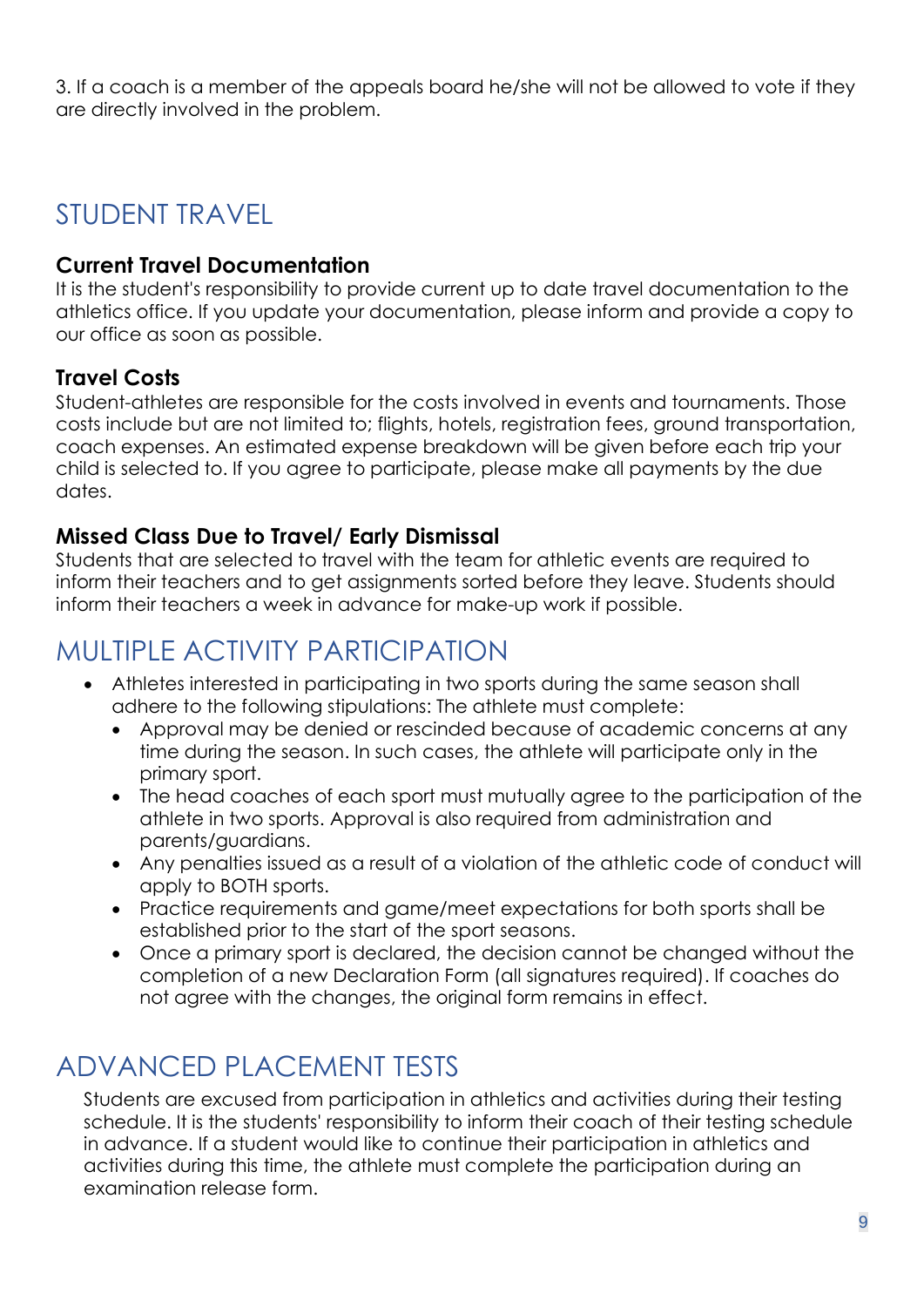### <span id="page-10-0"></span>HIGH SCHOOL ATHLETIC AWARDS

- 1. Varsity Award: A magnet/sticker may be earned by participating in a varsity sport.
- 2. Junior Varsity Award: A magnet/sticker may be earned by participating in a junior varsity sport.
- 3. Earning Awards: An athlete may earn a varsity or JV letter when he/she is on that specific roster for more than 50% of the season. No award will be given to a player who drops from the squad or is dismissed for disciplinary reasons. In case of injury the coach and athletic director should determine the award to be received.
- 4. Special Awards for: Special recognition for athletic achievement will be presented at the athletics banquet. Selection of the award will be left up to the coach. a. Varsity Teams: MVP, Most Improved, Sportsmanship
- 5. The Senior Athlete Award: a. The High School Athletic Council will nominate the outstanding male and female athletes. Coaches will vote for only one male and one female candidate according to the following requirements:
	- a. (1) must be a senior, (2) High Scholastic Achievement, (3) Leadership, (4) Citizenship, and (5) Number of sports participated in during the high school career.
	- b. The AD, AAAD and secondary administration will make the final decision.
- 6. Meghan Michalk Athlete of the Year Award
	- a. The High School Athletic Council will nominate and select the athlete. (1) Each head coach can vote for three athletes. (2) Voting: 1st choice = 5 points; 2nd choice = 3 points; 3rd choice = 1 point. The athlete with the most points, will win the award.
		- i. The AD and AAAD will cast the tie-breaking vote.
	- j. Requirements: (1) All high school athletes are eligible, (2) Show superior athletic ability and performance in one or more sports, (3) Emphasis will be on the total number of sports participated in during the year, and (4) Adherence to the Athletic Code.

### <span id="page-10-1"></span>MEDICAL INSURANCE

DAIS does not provide medical coverage for students when accidents occur during school related activities.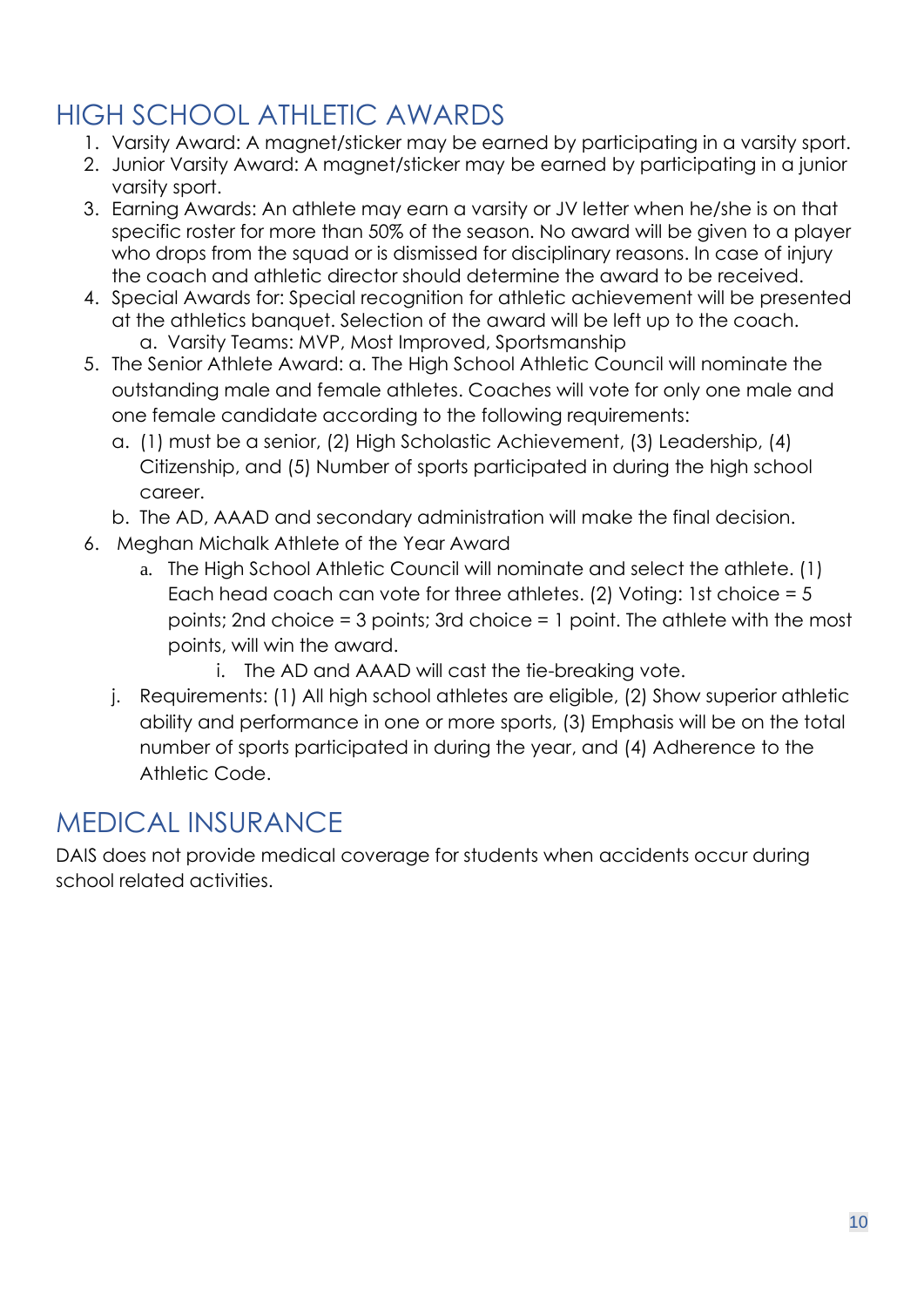# <span id="page-11-0"></span>AIR QUALITY INDEX

| AQI*        | Classroom                                                                                                                                             | Recess                                                                                                                                                                                                                              | <b>PE</b>                                                                                                                                                                                                                        | <b>Athletic Practice</b><br>and ASA outdoor                                                                                                                                                                                                                                                      | <b>Sporting Events</b><br>(ACAMIS)                                                                                                                                                                                                     |
|-------------|-------------------------------------------------------------------------------------------------------------------------------------------------------|-------------------------------------------------------------------------------------------------------------------------------------------------------------------------------------------------------------------------------------|----------------------------------------------------------------------------------------------------------------------------------------------------------------------------------------------------------------------------------|--------------------------------------------------------------------------------------------------------------------------------------------------------------------------------------------------------------------------------------------------------------------------------------------------|----------------------------------------------------------------------------------------------------------------------------------------------------------------------------------------------------------------------------------------|
| $0 - 100$   | Activities as normal.<br>no restrictions.                                                                                                             | Activities as normal, no<br>restrictions.                                                                                                                                                                                           | Activities as normal, no<br>restrictions.                                                                                                                                                                                        | Activities as normal, no<br>restrictions.                                                                                                                                                                                                                                                        | Activities as normal, no<br>restrictions.                                                                                                                                                                                              |
| $101 - 150$ | Any student who has<br>respiratory or other<br>heart/lung conditions<br>should stay indoors.<br>windows and doors<br>closed. Turn on air<br>purifier. | Any student who has<br>respiratory or other<br>heart/lung conditions<br>should stay indoors. Staff<br>should stay alert to<br>students having difficulty<br>breathing and can suggest<br>less strenuous activities for<br>students. | Any student who has<br>respiratory or other<br>heart/lung conditions should<br>stay indoors. Staff should<br>stay alert to students having<br>difficulty breathing and can<br>suggest less strenuous<br>activities for students. | Increase rest periods and<br>substitutions for all students.<br>Any student who has<br>respiratory or other heart/lung<br>conditions should stay indoors.<br>Staff should stay alert to<br>students having difficulty<br>breathing and can suggest less<br>strenuous activities for<br>students. | Increase rest periods and<br>substitutions for all<br>students Fnsure that<br>students with respiratory<br>issues are medically<br>managing their condition.<br>Staff should stay alert to<br>students having difficulty<br>breathing. |
| $151 - 200$ | <b>Elementary students</b><br>must remain indoors<br>and outdoor activity<br>for Secondary<br>students must be<br>restricted to 20<br>minutes.        | <b>Recess is moved indoors.</b>                                                                                                                                                                                                     | <b>Elementary PE must move</b><br>indoors and Secondary PE<br>must restrict outdoor<br>activities to 20 minutes.                                                                                                                 | <b>Reschedule time of day or</b><br>move indoors if possible.<br><b>Reduce conditioning activities</b><br>to 1 hour of high exertion.                                                                                                                                                            | <b>Reschedule or relocate</b><br>when possible.                                                                                                                                                                                        |
| $201+$      | No outdoor activity.<br>All activities should<br>be moved indoors.                                                                                    | No outdoor activity. All<br>activities should be moved<br>indoors.                                                                                                                                                                  | No outdoor activity. All<br>activities should be moved<br>indoors.                                                                                                                                                               | No outdoor activity. All<br>activities should be moved<br>indoors.                                                                                                                                                                                                                               | Events must be<br>rescheduled or relocated.                                                                                                                                                                                            |

\*AQI will be continuously monitored with the Air Visual App. The air quality at 2:00 PM will be used to determine if activities and practices occur after school.

\*The school will check AQHI levels at 11:00am each day and monitor AQHI continually whenever it exceeds 150. Athletic practices will be guided by the 2:00pm reading from DAIS.

\*Travel for off-campus local activities will be determined by identifying the closest monitoring station to the activity and applying the standards above.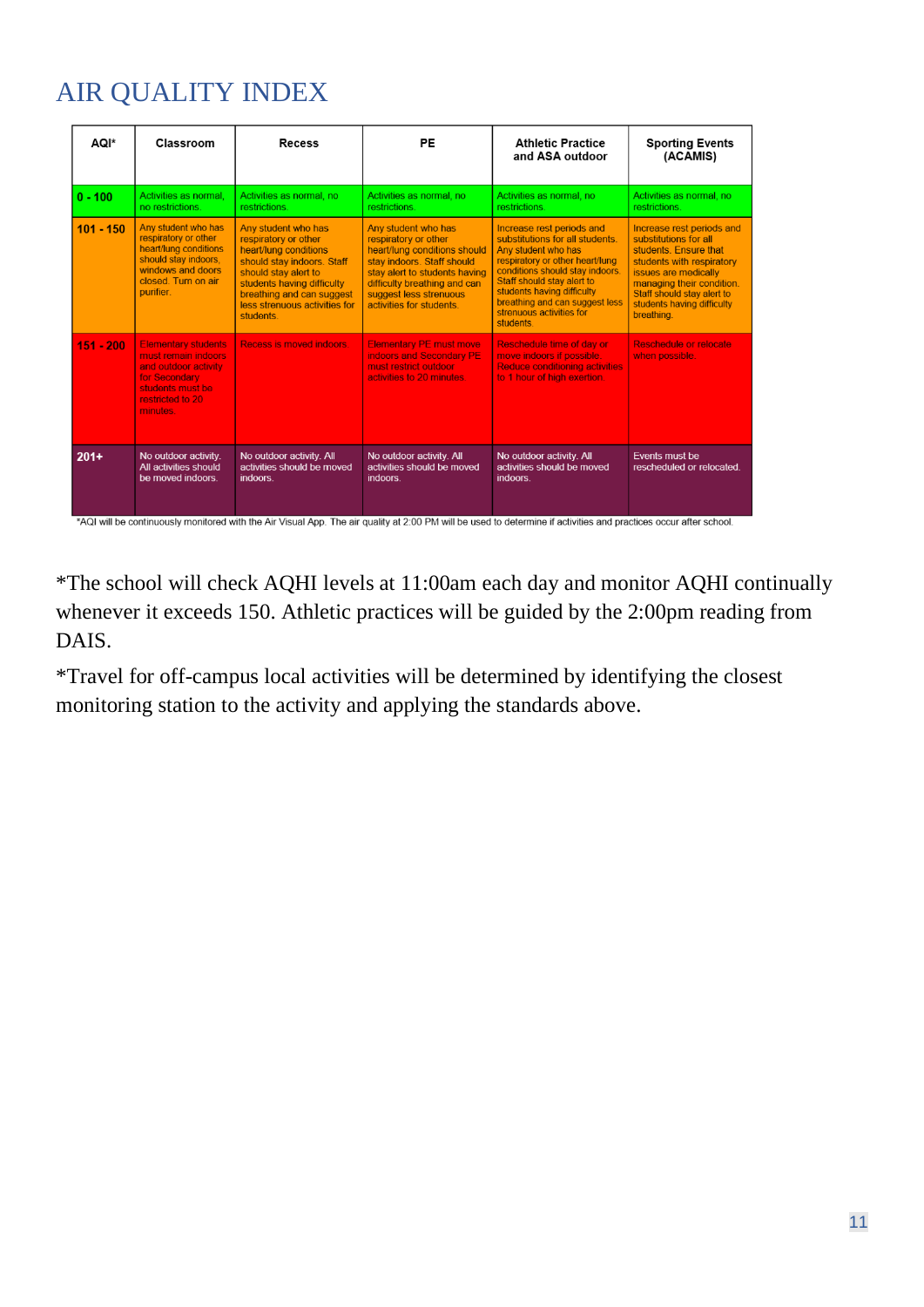### APPENDIX

#### **DAIS STUDENT-ATHLETE CONTRACT**

<span id="page-12-1"></span><span id="page-12-0"></span>**Infractions to these rules will result in disciplinary actions assigned by your coach, athletic director, or school administrator.** 

违反上述规定将导致你受到教练、运动总监和/或学校校长给予的纪律处分。

I, \_\_\_\_\_\_\_\_\_\_\_\_\_\_\_\_\_\_\_\_\_\_\_\_\_\_\_\_\_\_\_\_\_\_\_\_\_\_\_\_\_\_, agree to abide by the rules and guidelines in the athletics handbook. Student Name Printed 我

By signing the below, you agree to follow the DAIS athletics policies and philosophy, as well as agree to consequences laid out within the handbook.

(Student Signature) (Parent/Guardian Signature)

#### **THIS CONTRACT COVERS ATHLETES FOR THE ENTIRETY OF THE 2021-2022 SCHOOL YEAR.**

\_\_\_\_\_\_\_\_\_\_\_\_\_\_\_\_\_\_\_\_\_\_\_\_\_\_\_\_\_\_\_\_\_\_\_\_\_\_\_\_ \_\_\_\_\_\_\_\_\_\_\_\_\_\_\_\_\_\_\_\_\_\_\_\_\_\_\_\_\_\_\_\_\_\_\_\_\_\_\_\_\_

#### *Forms are due to your coaches by the end of tryouts. Athletes that have not turned in their contracts by the first official practice will not be allowed to participate.*

#### **Attach a copy of the following document(s)** 请在协议后面附上以下纸质材料

**Huamei**- Chinese ID Card 华美学生:身份证复印件 (FRONT and BACK) (正反面)

**DAIS (International**) – Passport picture page and current visa page 美国学校学生(国际生):护照含有照片页面的复印件和最新的签证 页面复印件

C**opy of your insurance card**- If you have personal insurance. (Front and Back) 医疗保险卡复印件:如果你有人身保险(正反面)

*Example of correct attached documents* 

| <b>Chinese Id Card Holders</b>                                                | International Passport Holders                                                                                                                                                                                                                                                                                                                                                                                                                                                                                                                                                                                                                                                                                                                                                                                                                                                                                                                                                                                                                                                                                                                                                                                            |  |  |
|-------------------------------------------------------------------------------|---------------------------------------------------------------------------------------------------------------------------------------------------------------------------------------------------------------------------------------------------------------------------------------------------------------------------------------------------------------------------------------------------------------------------------------------------------------------------------------------------------------------------------------------------------------------------------------------------------------------------------------------------------------------------------------------------------------------------------------------------------------------------------------------------------------------------------------------------------------------------------------------------------------------------------------------------------------------------------------------------------------------------------------------------------------------------------------------------------------------------------------------------------------------------------------------------------------------------|--|--|
| 洋車<br>110102<br>1114<br>中华人民共和国<br>居<br>北京市公安局<br>2004.12.18<br>有效期限<br>12.18 | <b>SAMPLE - IMMIHELP.COM</b><br><b>PERMITTE OF BEARER / AGAINTED OUT TO LATE! / KING A TH. TITLE ARE</b><br>FASSPORT<br><b>PERDISTRY PARTIES JOIN ANY PERCENT</b><br>中华人民共和国外国人居留许可<br>8605536000<br>PASSTROM<br>PASAPORT<br>Pattern To Flash Patterned Chr. in Persons<br>reserve more are not over a telescope express of only<br><b>USA</b><br>31195855<br>Sunane / Nov / Apetesa:<br>Maxwell John Q Teacher<br>Gran Names / Pribannis / Aliantary<br>技法制<br><b>#ボサら 20080720</b><br>17 FEB 1980<br><b>Minimally National Automatical</b><br><b>With Duce</b><br>Date of butt / Date de russtance / Fecha de nationales<br>答 次 口 期<br>Issue IX:de<br>07 APR 2005<br>有效期 4<br>22 Jan 1974<br>Nerotom / Leutrales for Lap a manimum<br>04 APR 2006<br>Tox (Tires) No.<br>Mumbai, INDIA<br>5 医胎<br>北京<br>任职<br>Date of stout / Date de 860 mance / Finite de expedición<br>Aming / Astron / Associate<br>unset to<br>18 Sep 2005 United States<br><b>Considered</b><br>17 Sep 2014<br>www.Sauropyrast.org<br>colocaments / Membries Ephäsiks / Anglusiuses<br>SEE PAGE 51<br>USA<br>P <usagupta<<rahul<ram<<<<<<<<<<<<<<<<<<<br>311958554USA1234567M1234567890123456&lt;123456</usagupta<<rahul<ram<<<<<<<<<<<<<<<<<<<br> |  |  |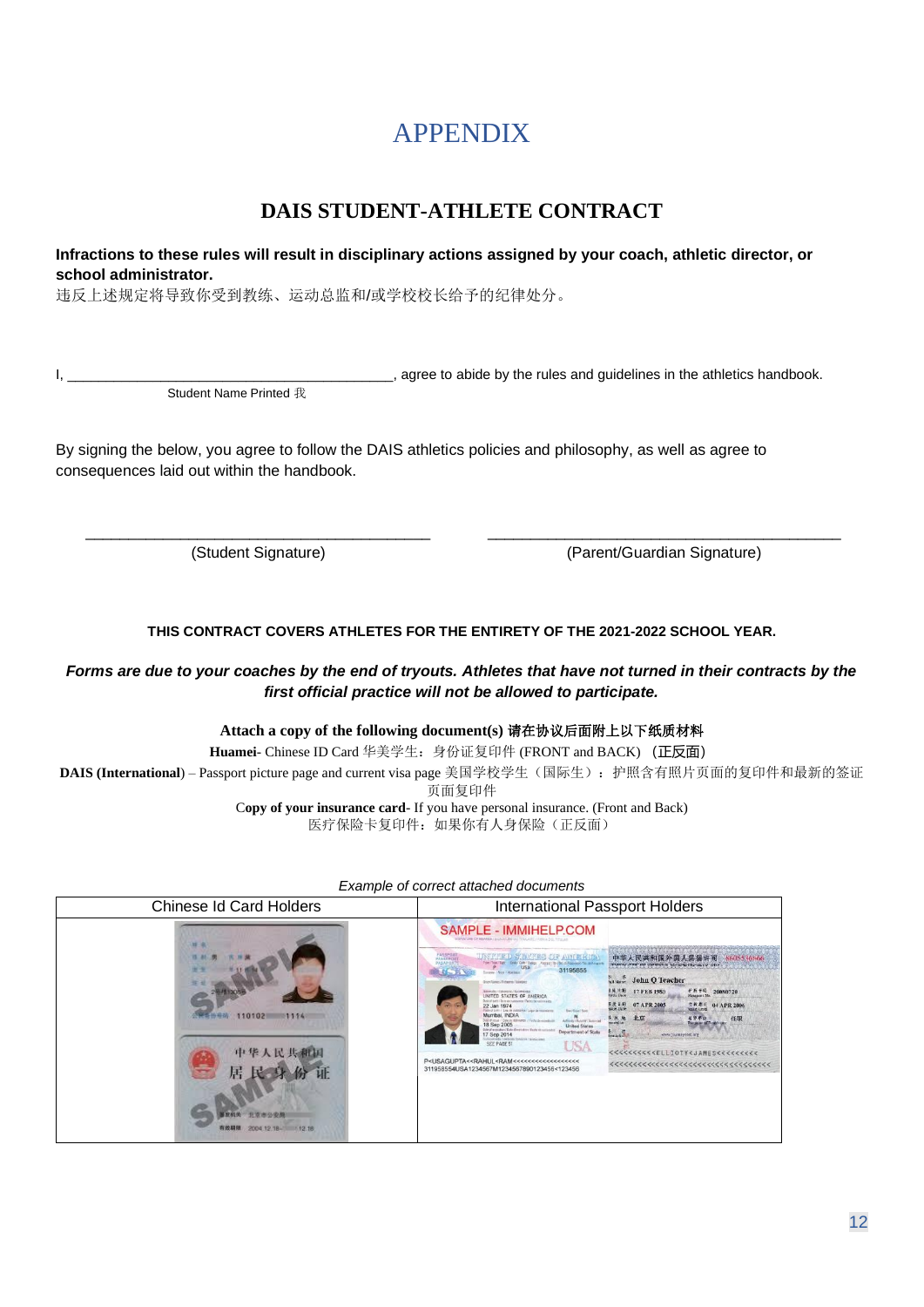#### **STUDENT EMERGENCY INFORMATION FORM**

<span id="page-13-0"></span>

| <b>STUDENT</b>                |                            |                                                                                  |               |        |                    |                           |        |                 |         |
|-------------------------------|----------------------------|----------------------------------------------------------------------------------|---------------|--------|--------------------|---------------------------|--------|-----------------|---------|
| NAME:                         | (Last)                     |                                                                                  | (First)       | (MI)   |                    | (Date of Birth)           | (Age)  | (Sex)           | (Grade) |
| Father/Guardian<br>Name:      |                            |                                                                                  |               |        |                    | Mother/Guardian Name:     |        |                 |         |
| Address:                      |                            |                                                                                  |               |        | Address:           |                           |        |                 |         |
|                               | (Street)                   |                                                                                  | (City/State)  | Zip    |                    | (Street)                  |        | (City/State)    | (Zip)   |
| Phone                         |                            |                                                                                  |               |        | Phone              |                           |        |                 |         |
|                               | (Home)                     | (Work)                                                                           | (Cell)        |        |                    | (Home)                    | (Work) |                 | (Cell)  |
| Father's<br>Employer:         |                            |                                                                                  |               |        | Mother's Employer: |                           |        |                 |         |
| <b>REACHED</b>                |                            | LIST PERSONS TO BE CONTACTED IN CASE OF EMERGENCY WHEN PARENT/GUARDIAN CANNOT BE |               |        |                    |                           |        |                 |         |
| Contact Name                  |                            |                                                                                  | Telephone #'s |        |                    | Relationship              |        | <b>Employer</b> |         |
|                               |                            | (Home)                                                                           | (Work)        | (Cell) |                    |                           |        |                 |         |
|                               |                            | (Home)                                                                           | (Work)        | (Cell) |                    |                           |        |                 |         |
| <b>INSURANCE</b><br>CARRIER:  | <b>MEDICAL INFORMATION</b> |                                                                                  |               |        |                    | <b>GROUP POLICY</b><br>#: |        |                 |         |
|                               |                            |                                                                                  |               |        |                    |                           |        |                 |         |
|                               | ALLERGIES (drugs, food,    |                                                                                  |               |        |                    |                           |        |                 |         |
| environmental):<br>diabetes): | MEDICAL CONDITIONS (ex.    |                                                                                  |               |        |                    |                           |        |                 |         |
|                               |                            | MEDICATION TAKEN DAILY OR AS NEEDED (name, dosage &                              |               |        |                    |                           |        |                 |         |
| frequency):                   |                            | DAILY MONITORING REQUIRED (glucose monitoring)                                   |               |        |                    |                           |        |                 |         |

**one of the persons listed above. I further authorize the release of the above medical information to all medical personnel providing treatment. I agree to be solely responsible for the payment of all expenses incurred in such an emergency.**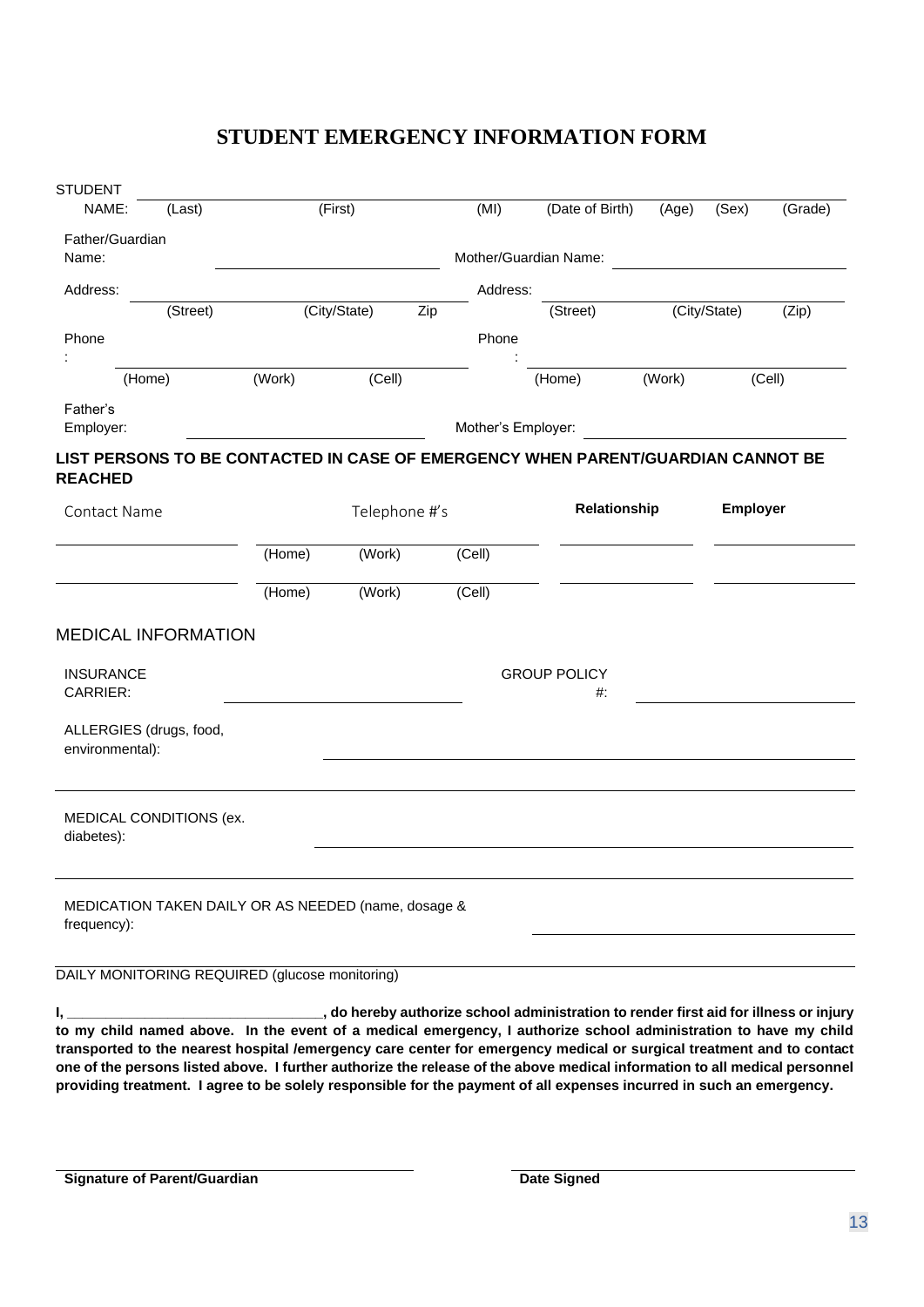#### **Multi-Activity Student Form**

<span id="page-14-0"></span>

Students who would like to participate in another sport or activity, while their primary school sport/activity is in season, are required to complete this form and go through a mediation process involving coaches and athletic director before participating in multiple sports/activities.

- A Primary Sport/Activity is defined as the current DAIS Sport/ASA Season (Fall, Winter, Spring).
- A Secondary Sport/Activity is defined as a sport/activity that takes place outside of the DAIS Sport/ASA Season.

 For Example, during the Fall DAIS Sports Season, Volleyball would be considered a Primary Sport, and Soccer would be Considered a Secondary Sport (as it is a DAIS Spring Sport).

1. What Primary DAIS Sport/ASA are you participating in?

2. Who is the Head Coach/Leader of your Primary Sport/ASA?

\_\_\_\_\_\_\_\_\_\_\_\_\_\_\_\_\_\_\_\_\_\_\_\_\_\_\_\_\_\_\_\_\_\_\_\_\_\_\_\_\_\_\_\_\_\_\_\_\_\_\_\_\_\_\_\_\_\_\_\_

\_\_\_\_\_\_\_\_\_\_\_\_\_\_\_\_\_\_\_\_\_\_\_\_\_\_\_\_\_\_\_\_\_\_\_\_\_\_\_\_\_\_\_\_\_\_\_\_\_\_\_\_\_\_\_\_\_\_\_\_

\_\_\_\_\_\_\_\_\_\_\_\_\_\_\_\_\_\_\_\_\_\_\_\_\_\_\_\_\_\_\_\_\_\_\_\_\_\_\_\_\_\_\_\_\_\_\_\_\_\_\_\_\_\_\_\_\_\_

\_\_\_\_\_\_\_\_\_\_\_\_\_\_\_\_\_\_\_\_\_\_\_\_\_\_\_\_\_\_\_\_\_\_\_\_\_\_\_\_\_\_\_\_\_\_\_\_\_\_\_\_\_\_\_\_\_\_

3. What Secondary Sport/ASA are you wanting to participate in? Is this a DAIS sponsored Sport/ASA or an outside DAIS Sport/ASA?

\_\_\_\_\_\_\_\_\_\_\_\_\_\_\_\_\_\_\_\_\_\_\_\_\_\_\_\_\_\_\_\_\_\_\_\_\_\_\_\_\_\_\_\_\_\_\_\_\_\_\_\_\_\_\_\_\_\_\_\_\_\_\_\_\_\_\_\_\_\_\_\_\_\_

4. Who is the Head Coach/Leader of the secondary DAIS/Outside Sport/ASA. If this is an outside Sport/ASA, what is your coaches/leaders' email?

\_\_\_\_\_\_\_\_\_\_\_\_\_\_\_\_\_\_\_\_\_\_\_\_\_\_\_\_\_\_\_\_\_\_\_\_\_\_\_\_\_\_\_\_\_\_\_\_\_\_\_\_\_\_\_\_\_\_\_\_\_\_\_\_\_\_\_\_\_\_\_\_\_\_

5. What activities in your Secondary Sport/ASA do you want to participate in? Provide dates/days of the week if possible. (examples: individual skill training, open gym, strength training, conditioning training, academic clubs, TOEFL classes).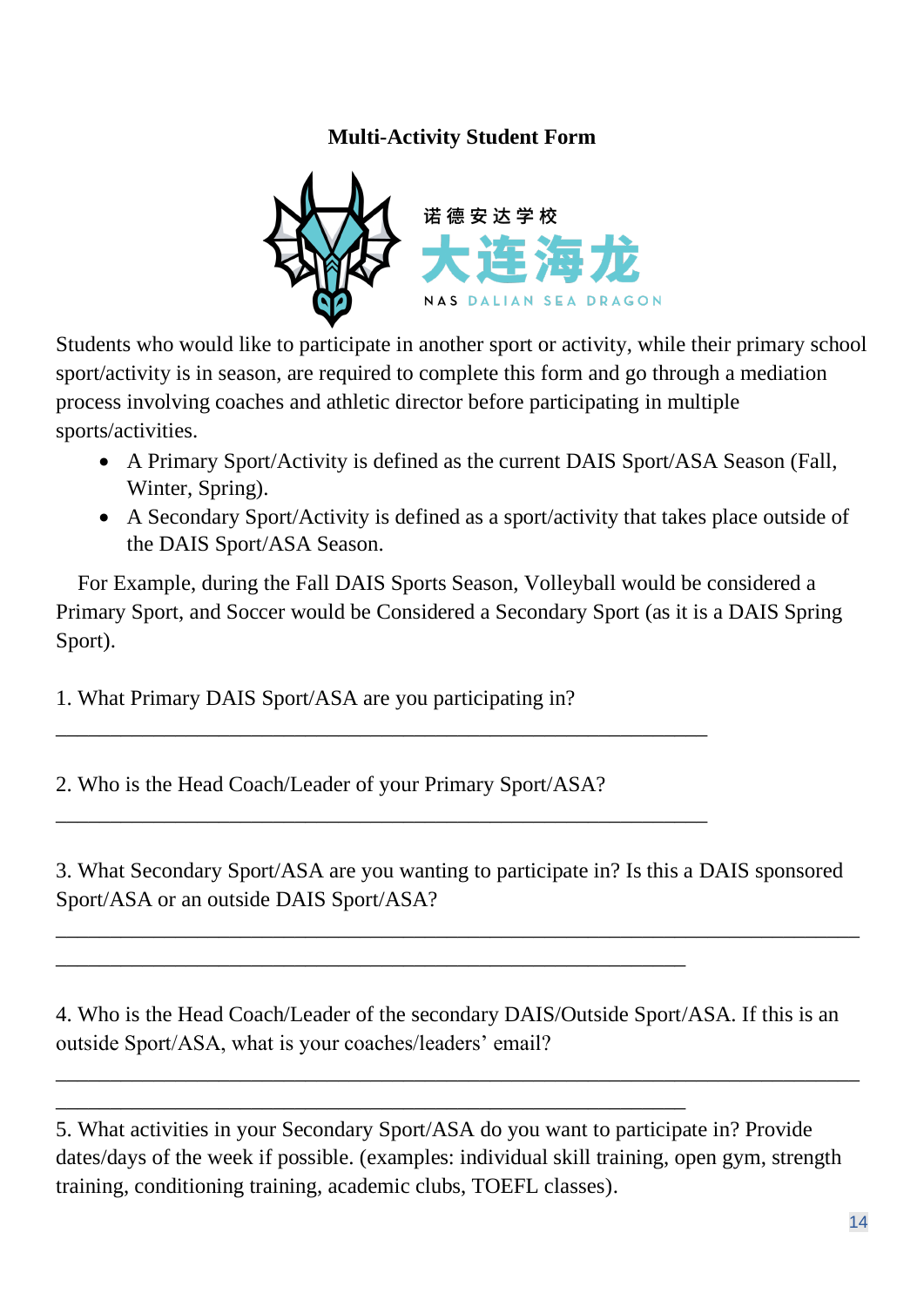All Signatures must be collected and approved by the Athletic Department before the student can participate in Secondary Sport/Activity of interest.

\_\_\_\_\_\_\_\_\_\_\_\_\_\_\_\_\_\_\_\_\_\_\_\_\_\_\_\_\_\_\_\_\_\_\_\_\_\_\_\_\_\_\_\_\_\_\_\_\_\_\_\_\_\_\_\_\_\_\_\_\_\_\_\_\_\_\_\_\_\_\_\_\_\_ \_\_\_\_\_\_\_\_\_\_\_\_\_\_\_\_\_\_\_\_\_\_\_\_\_\_\_\_\_\_\_\_\_\_\_\_\_\_\_\_\_\_\_\_\_\_\_\_\_\_\_\_\_\_\_\_\_\_\_\_\_\_\_\_\_\_\_\_\_\_\_\_\_\_

\_\_\_\_\_\_\_\_\_\_\_\_\_\_\_\_\_\_\_\_\_\_\_\_\_\_\_\_\_\_\_\_\_\_\_\_\_\_\_\_\_\_\_\_\_\_\_\_\_\_\_\_\_\_\_\_\_\_\_\_\_\_\_\_\_\_ \_\_\_\_\_\_\_\_\_\_\_\_\_\_\_\_\_\_\_\_\_\_\_\_\_\_\_\_\_\_\_\_\_\_\_\_\_\_\_\_\_\_\_\_\_\_\_\_\_\_\_\_\_\_\_\_\_\_\_\_\_\_\_\_\_\_

\_\_\_\_\_\_\_\_\_\_\_\_\_\_\_\_\_\_\_\_\_\_\_\_\_\_\_\_\_\_\_\_\_\_\_\_\_\_\_\_\_\_\_\_\_\_\_\_\_\_

Signatures must be collected in the order below! Students Name (Printed): By signing below, I hereby agree to (athlete stated above) participating in multiple activities. If they are unable to follow the plan agreed upon, the student may lose the privilege of participating in multiple events. Athletic Director Signature\_\_\_\_\_\_\_\_\_\_\_\_\_\_\_\_\_\_\_\_\_\_\_\_\_\_\_\_\_\_\_\_ Date:\_\_\_\_\_\_\_ Primary Coach Signature\_\_\_\_\_\_\_\_\_\_\_\_\_\_\_\_\_\_\_\_\_\_\_\_\_\_\_\_\_\_\_\_\_ Date: \_\_\_\_\_\_\_ Secondary Coach Signature\_\_\_\_\_\_\_\_\_\_\_\_\_\_\_\_\_\_\_\_\_\_\_\_\_\_\_\_\_\_\_ Date: \_\_\_\_\_\_\_

| Parent Signature_  | Date: |
|--------------------|-------|
| Student Signature_ | Date: |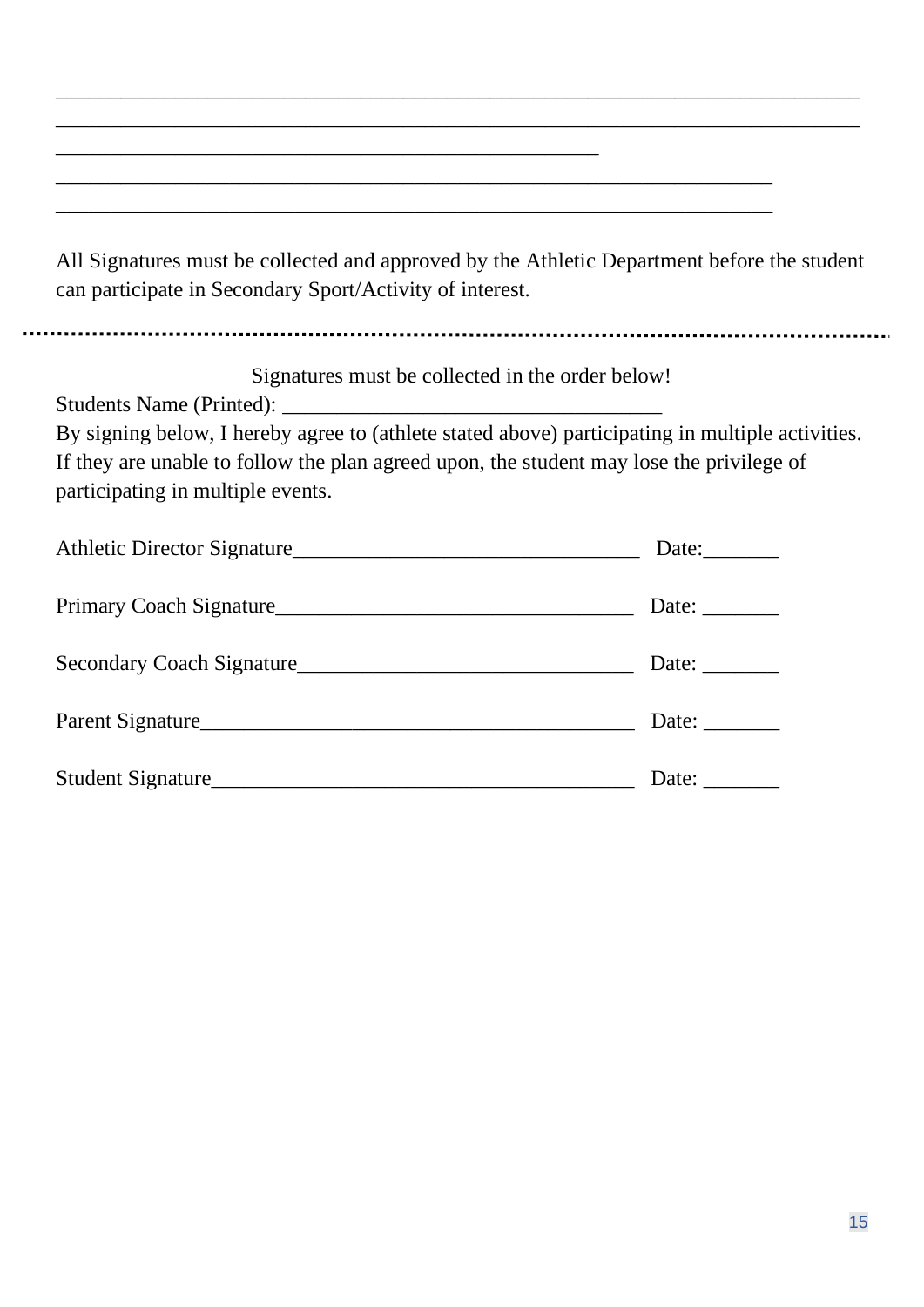### <span id="page-16-0"></span>**Participation During Advanced Placement Testing- Release Form**

#### 2021-2022

*Advanced Placement Tests Students are excused from participation in athletics and activities during their testing schedule. It is the student's responsibility to inform his/her coach of the testing schedule in advance. If a student would like to continue his/her participation in athletics and activities during this time, the athlete must complete the participation during advanced placement testing release form.*

Pre-Requisites for this form:

- Student shall hold a B or better average in the class
- Obtains the approval signature of the instructor or administrator
- Obtains parental approval from parents or legal guardian

|                                                                                                                    | Grade:                                                                                                                                                                                                                         |
|--------------------------------------------------------------------------------------------------------------------|--------------------------------------------------------------------------------------------------------------------------------------------------------------------------------------------------------------------------------|
| List of AP Courses followed by teaches name.                                                                       |                                                                                                                                                                                                                                |
| 1.                                                                                                                 |                                                                                                                                                                                                                                |
| 2.                                                                                                                 |                                                                                                                                                                                                                                |
| 3.                                                                                                                 |                                                                                                                                                                                                                                |
| 4.                                                                                                                 |                                                                                                                                                                                                                                |
| 5.                                                                                                                 |                                                                                                                                                                                                                                |
| 6.                                                                                                                 |                                                                                                                                                                                                                                |
| Example: AP Calculus BS / Mr. Coyer                                                                                |                                                                                                                                                                                                                                |
| *If you have multiple advanced placement classes - Obtain all teacher signatures or one administrative signature.  |                                                                                                                                                                                                                                |
| The above-mentioned student-athlete is requesting permission to attend ___________________ practice/games during   |                                                                                                                                                                                                                                |
| AP exam week(s). This does not release students from attending examinations. The school and/or parents retains the |                                                                                                                                                                                                                                |
| right to not allow the student-athlete to practice at any time regardless of signatures on this form.              |                                                                                                                                                                                                                                |
|                                                                                                                    |                                                                                                                                                                                                                                |
| Instructor/                                                                                                        |                                                                                                                                                                                                                                |
|                                                                                                                    | Date and the state of the state of the state of the state of the state of the state of the state of the state of the state of the state of the state of the state of the state of the state of the state of the state of the s |
|                                                                                                                    |                                                                                                                                                                                                                                |
|                                                                                                                    | Date                                                                                                                                                                                                                           |
|                                                                                                                    |                                                                                                                                                                                                                                |
|                                                                                                                    |                                                                                                                                                                                                                                |
|                                                                                                                    |                                                                                                                                                                                                                                |